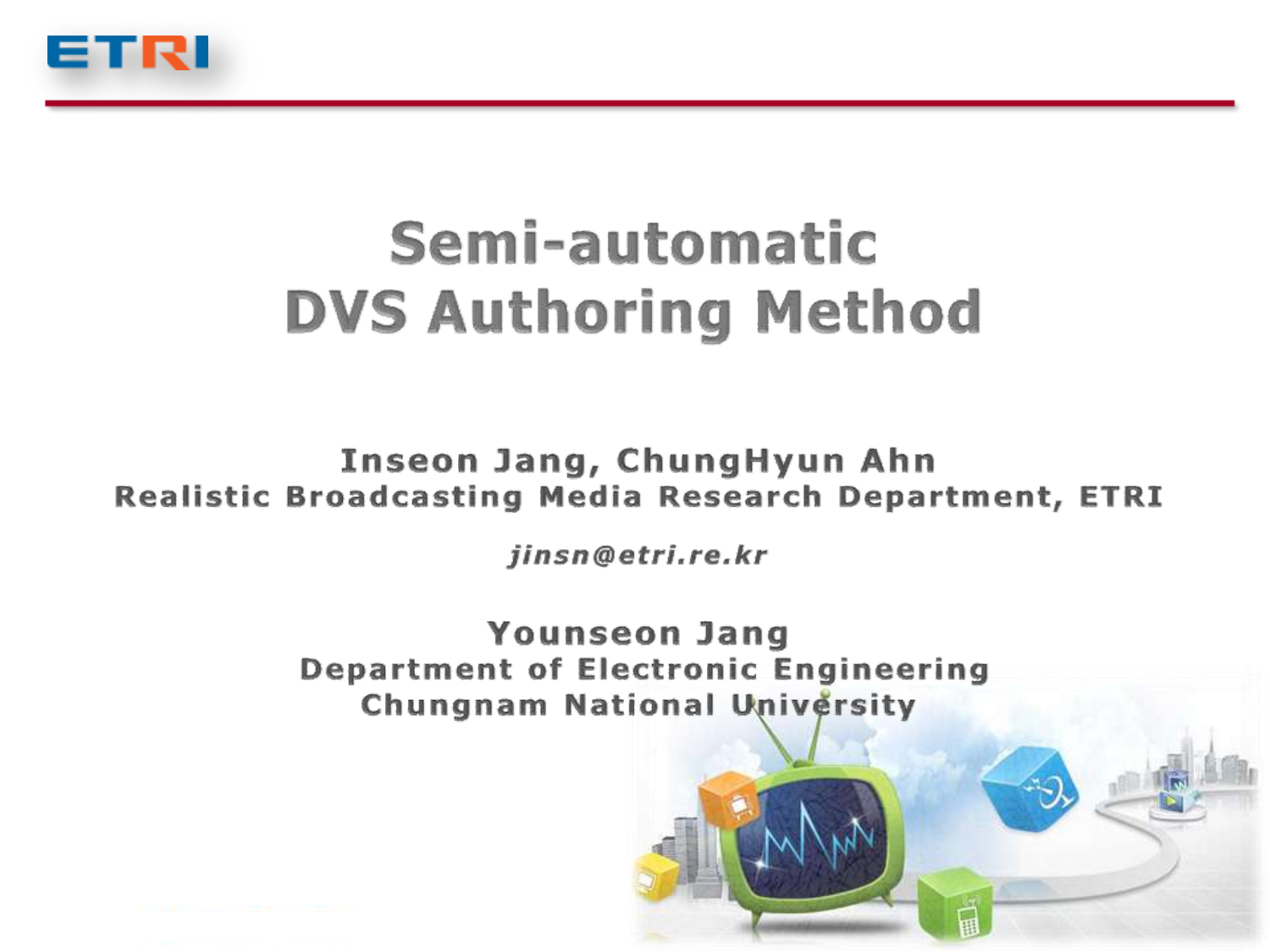### **Outline**

**Introduction** 

**Background** 

Procedure of the conventional DVS Production

Proposed Method

TTS based DVS Non-Dialog Section Detection based on Audio/Subtitle Analysis

Example of the Implementation

**Conclusion** 

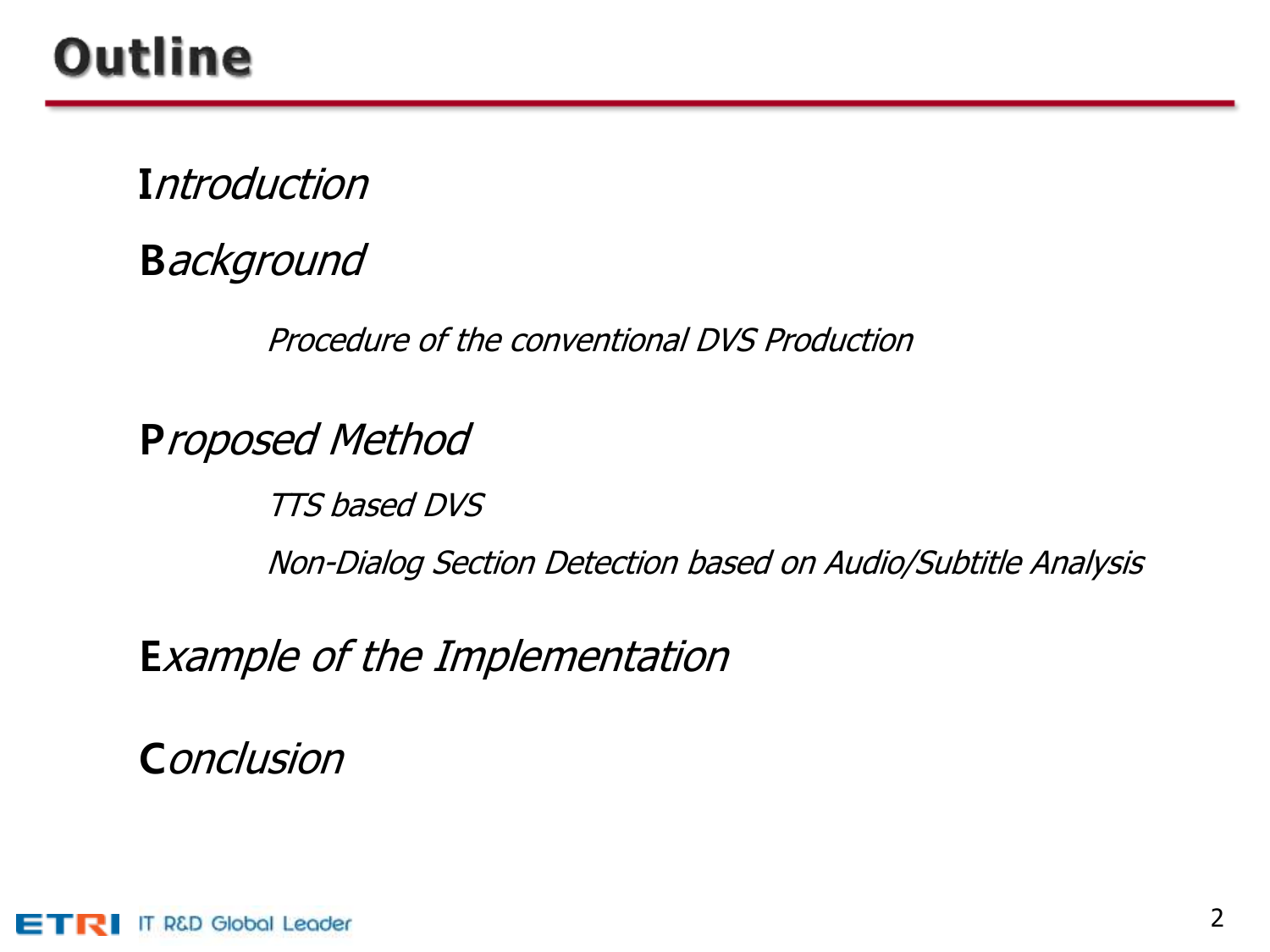# **Introduction**

- Several standardization activities to provide accessibility to broadcasting services for persons having disabilities
	- ITU-R BT.2207-2 (11/2012) Accessibility to broadcasting services for persons with disabilities.
	- <http://www.itu.int/pub/R-REP-BT.2207-2-2012>
	- <http://www.itu.int/en/ITU-T/jca/ahf>

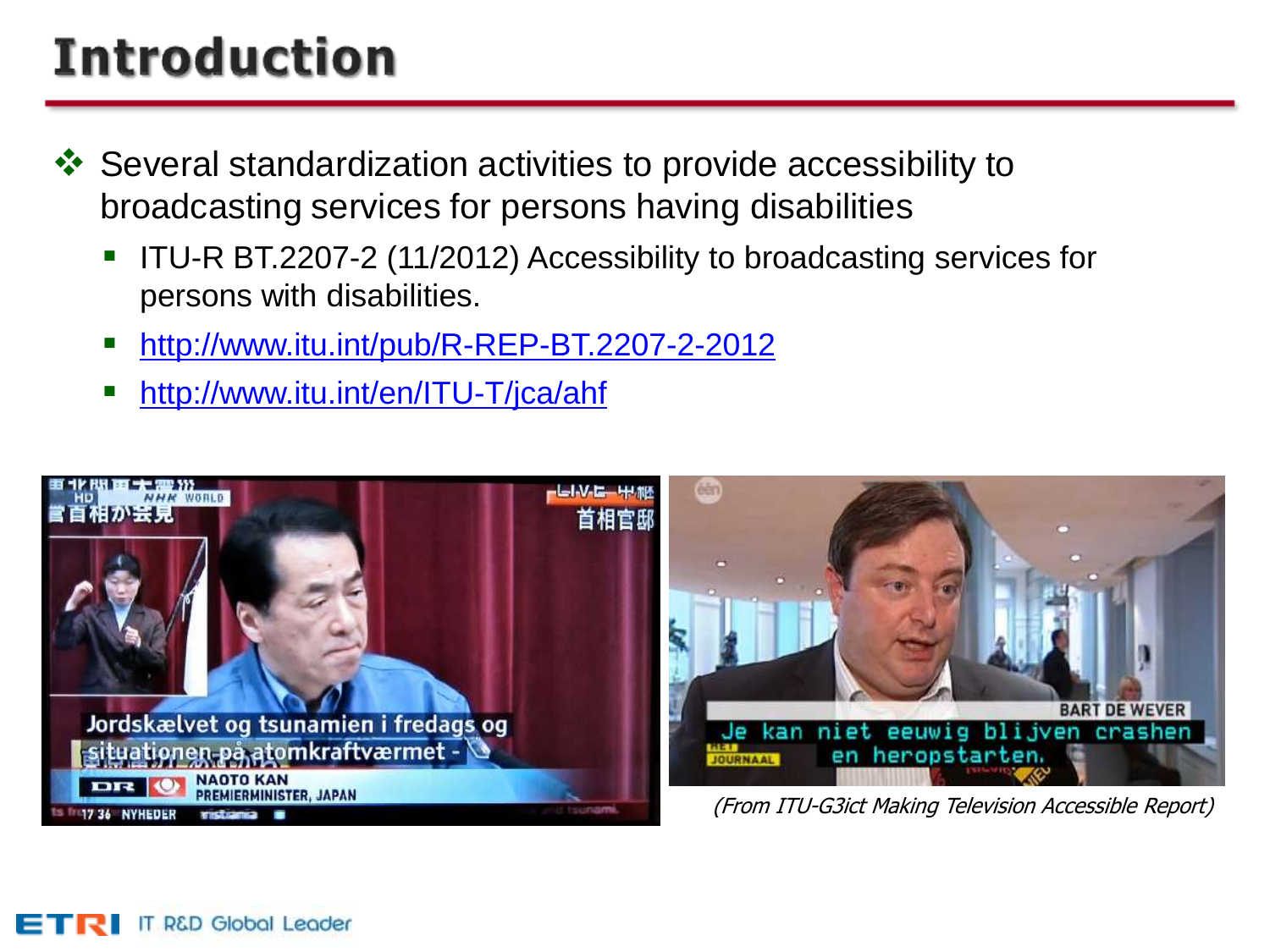### **Introduction**

#### $\diamond$  **Descriptive Video Service**

■ To provide visual media more accessible to those with seeing disabilities is to use audio descriptions which explain what is happening visually in the picture.

| Provider                     |                                   |                                                   |              |                | <b>Target of</b><br>the final organization ratio(%) |                |                  |                             |  |
|------------------------------|-----------------------------------|---------------------------------------------------|--------------|----------------|-----------------------------------------------------|----------------|------------------|-----------------------------|--|
|                              |                                   | <b>Target Provider</b>                            | <b>Start</b> | <b>Measure</b> | <b>Subtitles</b>                                    | <b>DVS</b>     | Sign<br>Language | Accomplishment              |  |
| <b>Terrestrial</b>           | <b>Mandatory</b>                  | <b>Center</b>                                     | 2012.1.      | 2012.7.        | 100                                                 | 10             | 5                | 2013.12.<br>(DVS: 2014.12.) |  |
|                              |                                   | Local                                             | 2012.1.      | 2012.7.        | 100                                                 | 10             | 5                | 2015.12                     |  |
| Pay<br>(Platform)            | <b>Mandatory</b>                  | <b>Satellite</b><br>(Direct operating<br>channel) | 2012.1.      | 2013.1.        | 70                                                  | $\overline{7}$ | 4                | 2016.12                     |  |
|                              | Announcement<br><b>Obligation</b> | SO(Local channel)                                 | 2012.1.      | 2013.1.        | 70                                                  | $\overline{7}$ | $\overline{4}$   | 2016.12                     |  |
| Pay<br>(Program<br>Provider) | <b>Mandatory</b>                  | News/<br><b>General service PP</b>                | 2012.1.      | 2013.1.        | 100                                                 | 10             | 5                | 2016.12                     |  |
|                              | Announcement<br><b>Obligation</b> | <b>General PP IPTV CP</b>                         | 2012.1.      | 2013.1.        | 70                                                  | 5              | 3                | 2016.12                     |  |
| R.                           | <b>IT R&amp;D Global Leader</b>   |                                                   |              |                |                                                     |                |                  | 4                           |  |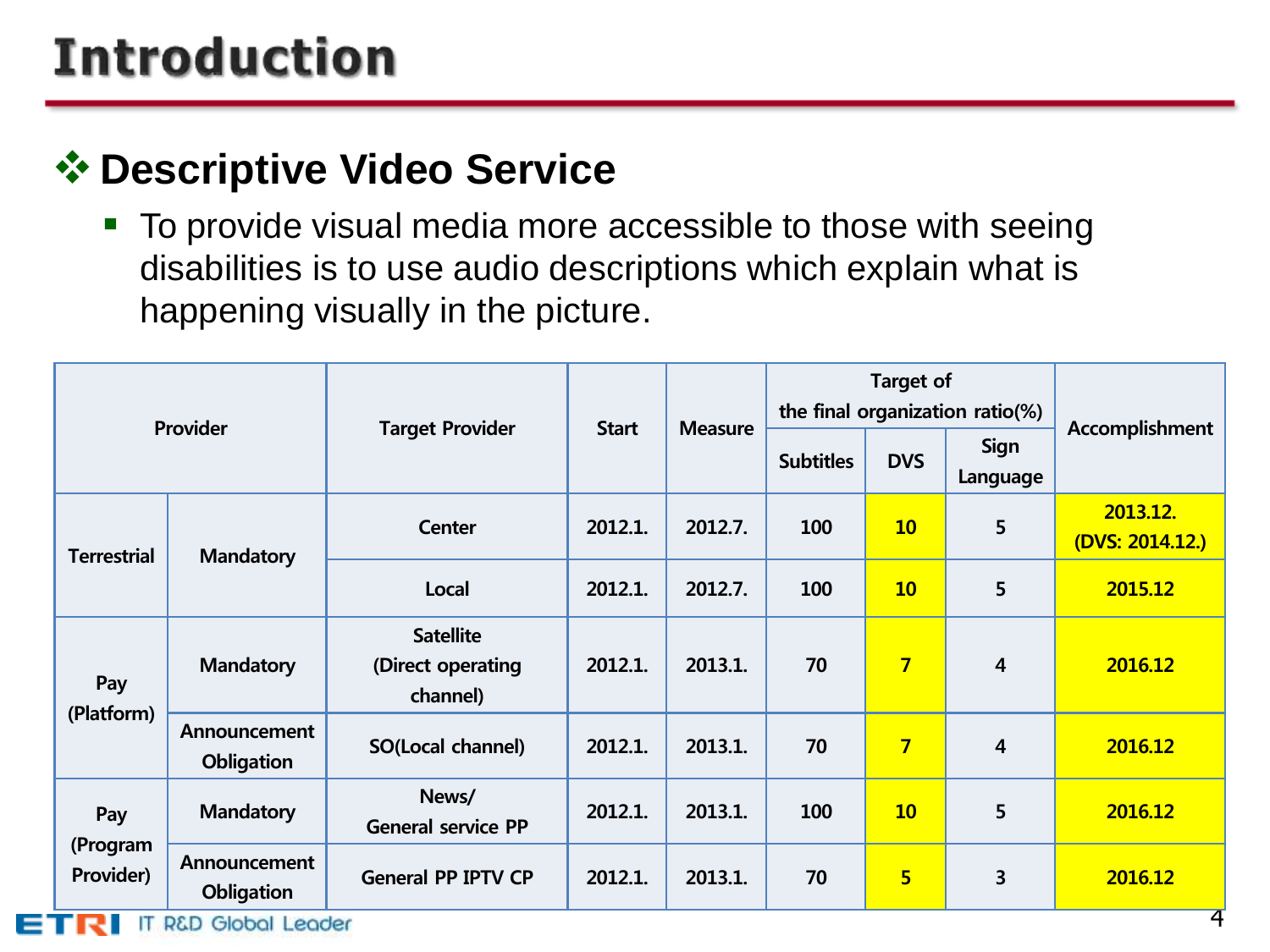### **Background**

#### **<sup>❖</sup> Conventional DVS Production**

- **A** professional DVS describer writes the script, then
- A broadcasting producer re-make the program using dubbing recorded by voice actors according to the scripts.
- *It takes generally over 24 hours/program and costs to employ professional manpower practically.*

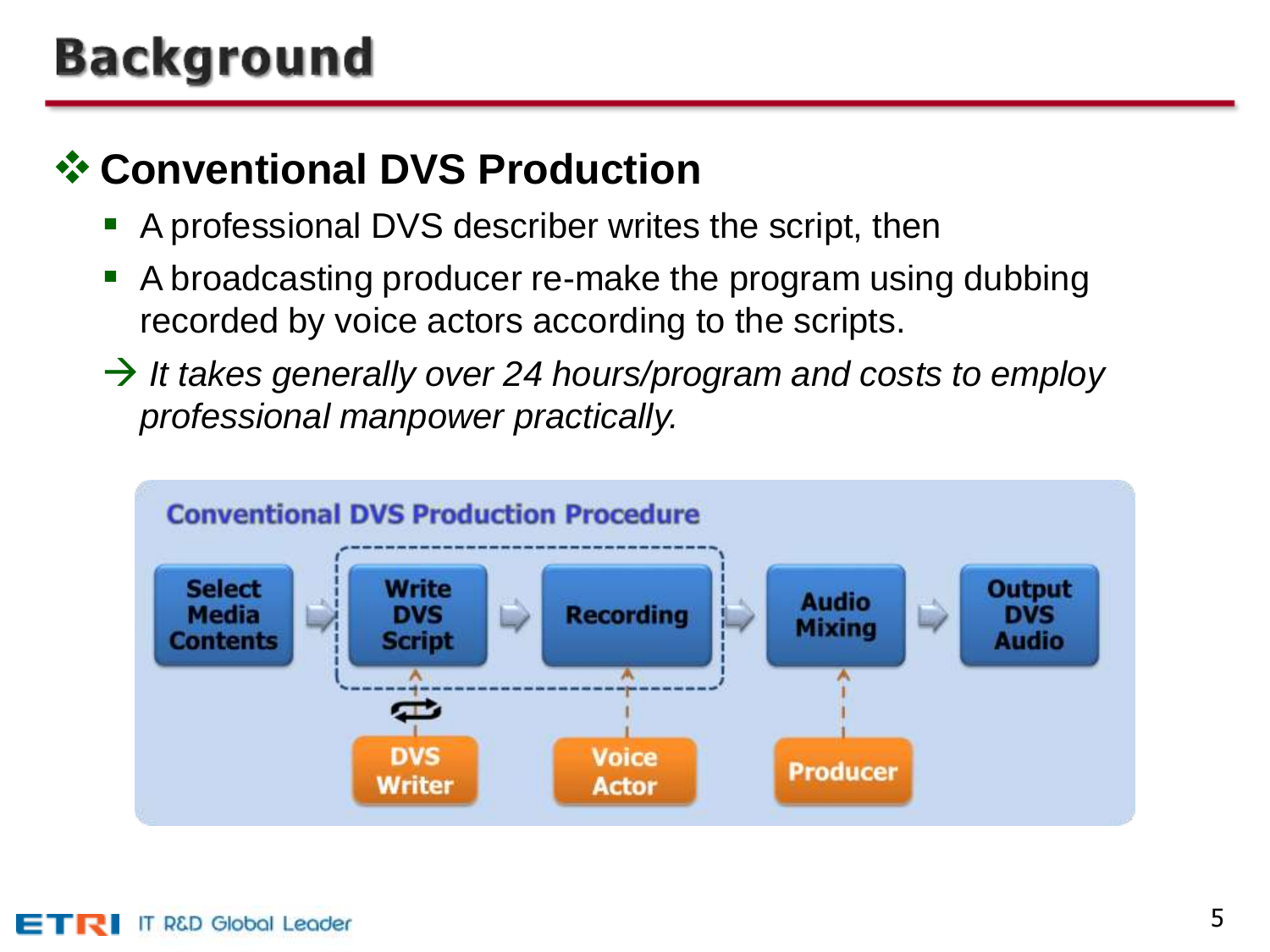# The Proposed - DVS using TTS

#### **To improve the practical limitation for DVS authoring**

| <b>DVS Writer</b> | $\checkmark$ Recommendation for AD insertion<br>(Non-dialogue section, length of description)<br>$\checkmark$ Entering the DVS scripts |
|-------------------|----------------------------------------------------------------------------------------------------------------------------------------|
|                   | <b>Voice Actor</b> $\checkmark$ Text-To-Speech                                                                                         |
| <b>Producer</b>   | ✓ Mixing "Descriptive Audio" with "Mater Audio"<br><b>Generating DVS contents</b>                                                      |

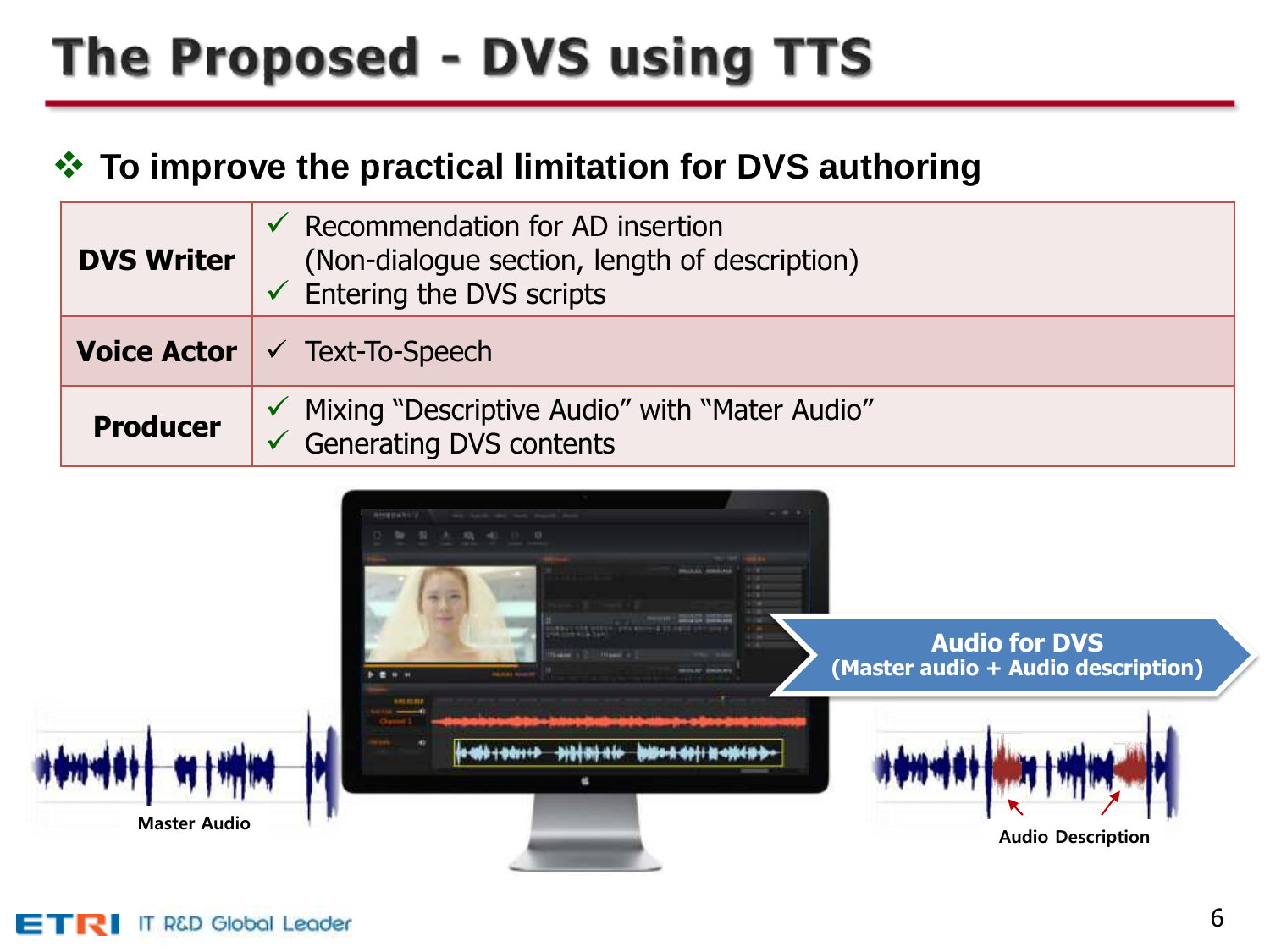### The Proposed - DVS using TTS



TTS: Text-To-Speech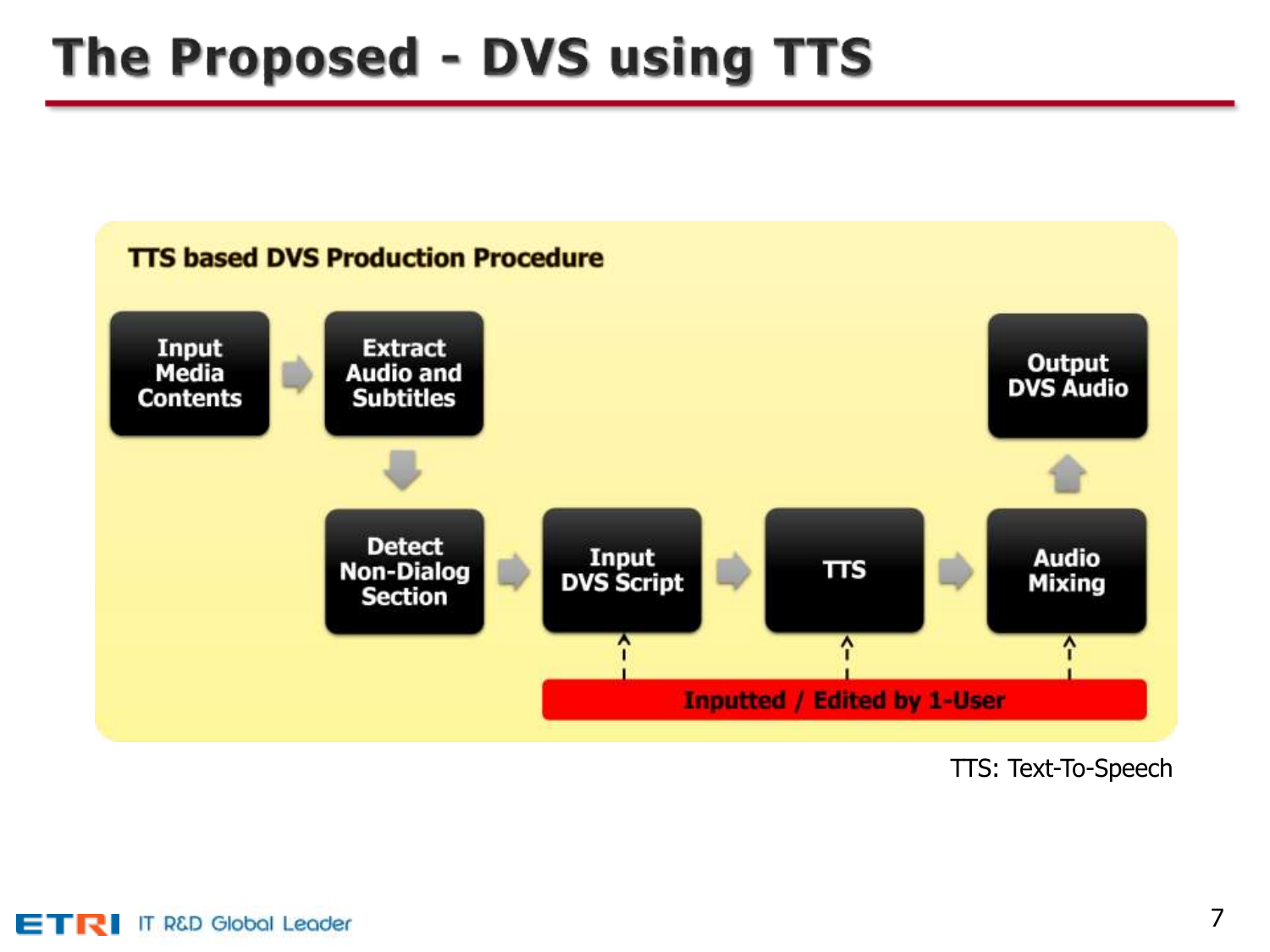# **Non-Dialog Section Detection from Audio**





- Short-Time Energy (STE)
	- Normalized sum of squares of samples for each frame
- Zero Crossing Rate (ZCR)
	- Number of times that the time domain signal changes its sign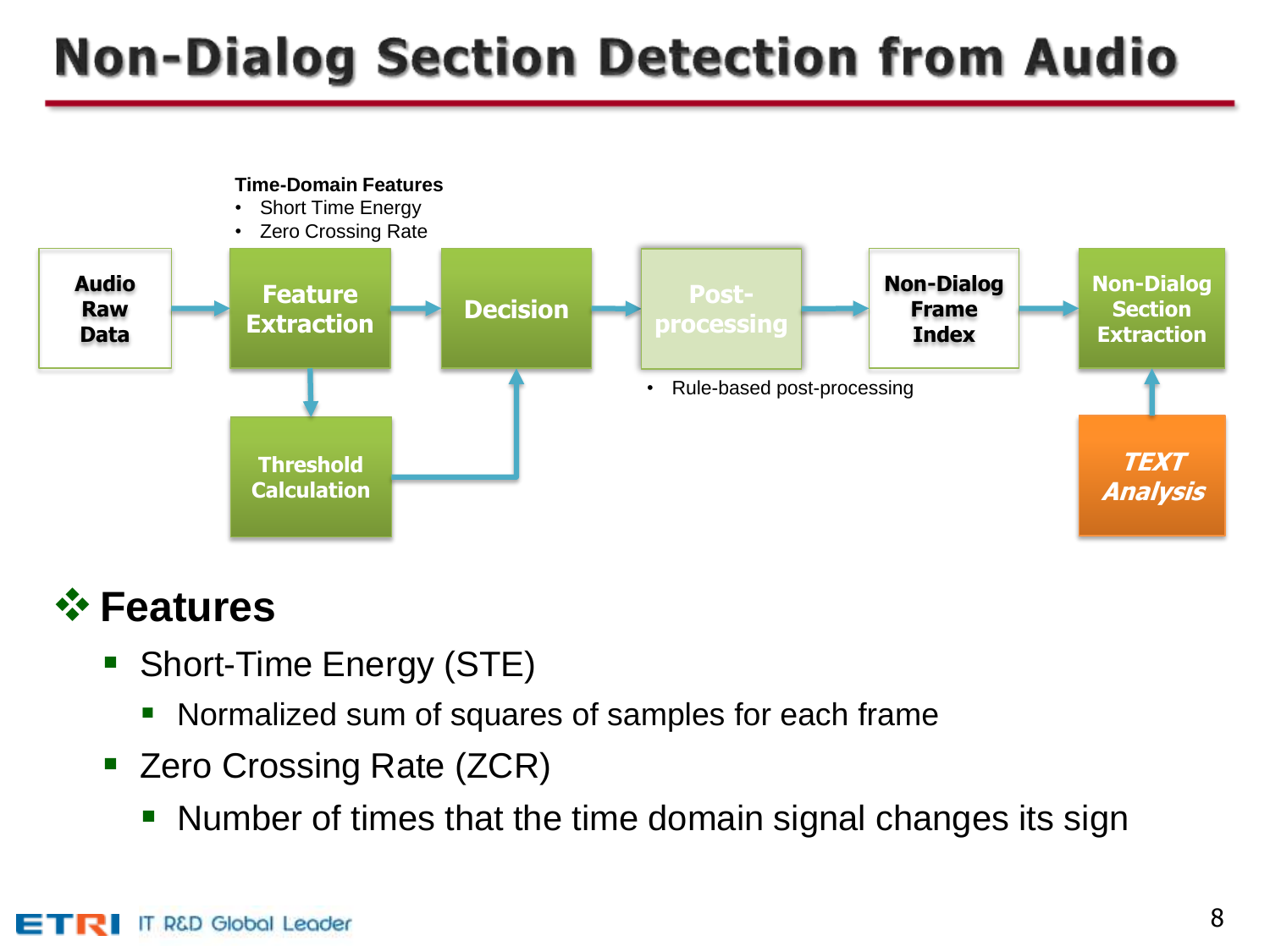# **Non-Dialog Section Detection from Audio**

#### **☆ Decision**

- Comparison between these values and their thresholds
	- Threshold: average value of each feature

#### **<sup>❖</sup> Post-Processing**

- Rule based post-processing to fulfill the smoothing task
- Result of analyzing the conventional DVS contents
	- The length of audio description is over 1 s.
	- Exceptional case: the place name for the changed scene case.
- Considering the natural sound connection, the length of minimum valid non-dialog section is set as 2s.
	- At implementation, the non-dialog sections whose length are shorter than 2s were ignored and other non-dialog sections are recommended.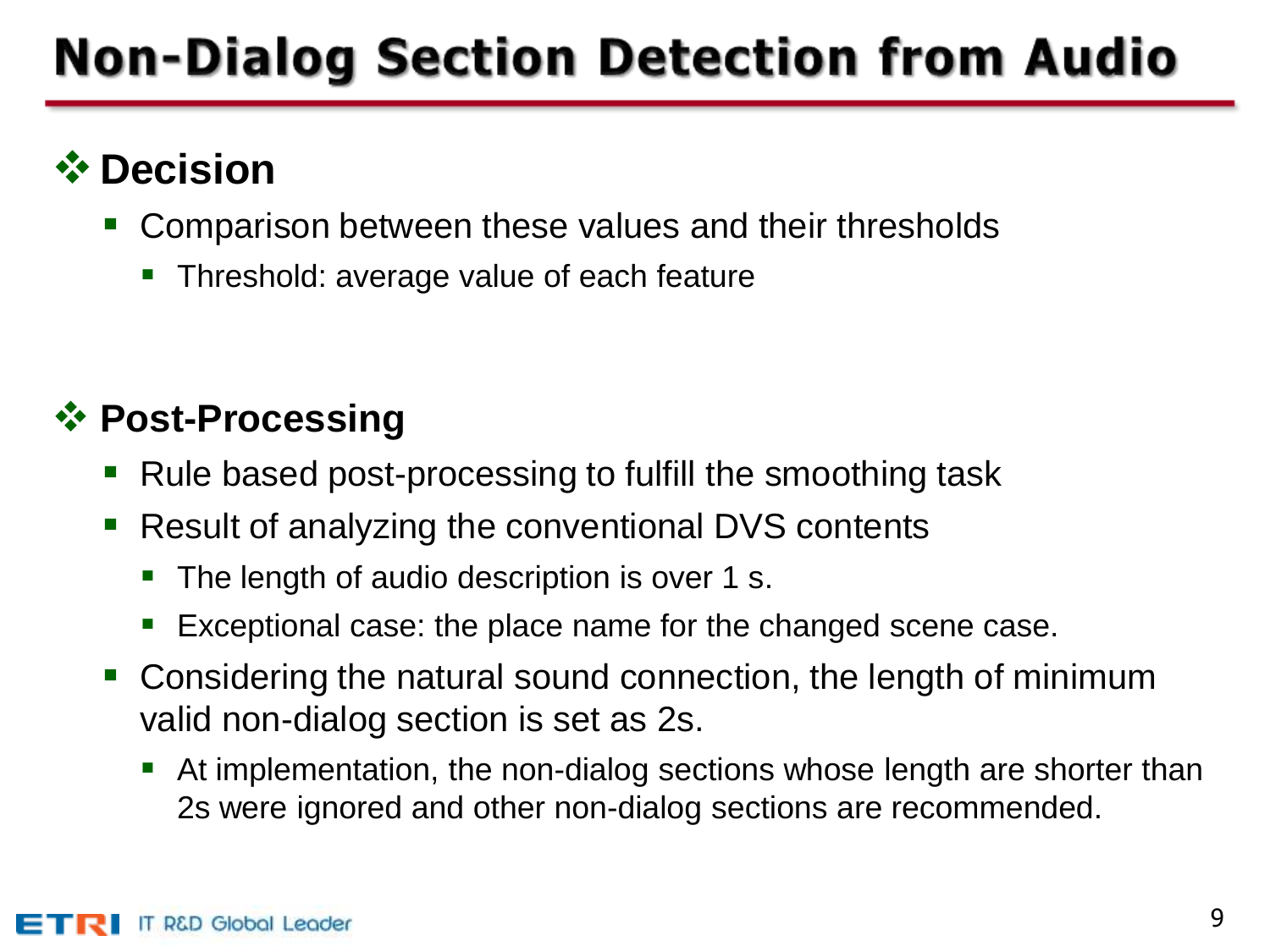# **Non-Dialog Section Detection from Subtitles**

- $\triangle$  The terrestrial digital broadcasting services with MPEG-2 TS in Korea
	- Subtitle text data
		- **Picture User Data inside Video Packet**
	- **Time information** 
		- **PTS of related PFS header**

#### **1. Recognition of one sentence**



- TS: Transport Stream
- ES: Elementary Stream
- PTS: Presentation Time Stamp
- $\checkmark$  To detect the punctuation marks which indicate the end of the sentence (.?!)

#### **2. Extraction of its PTS**

- a. One is the PTS of TS packets including first character of the sentence
- b. The other is the PTS of the TS packet including the punctuation

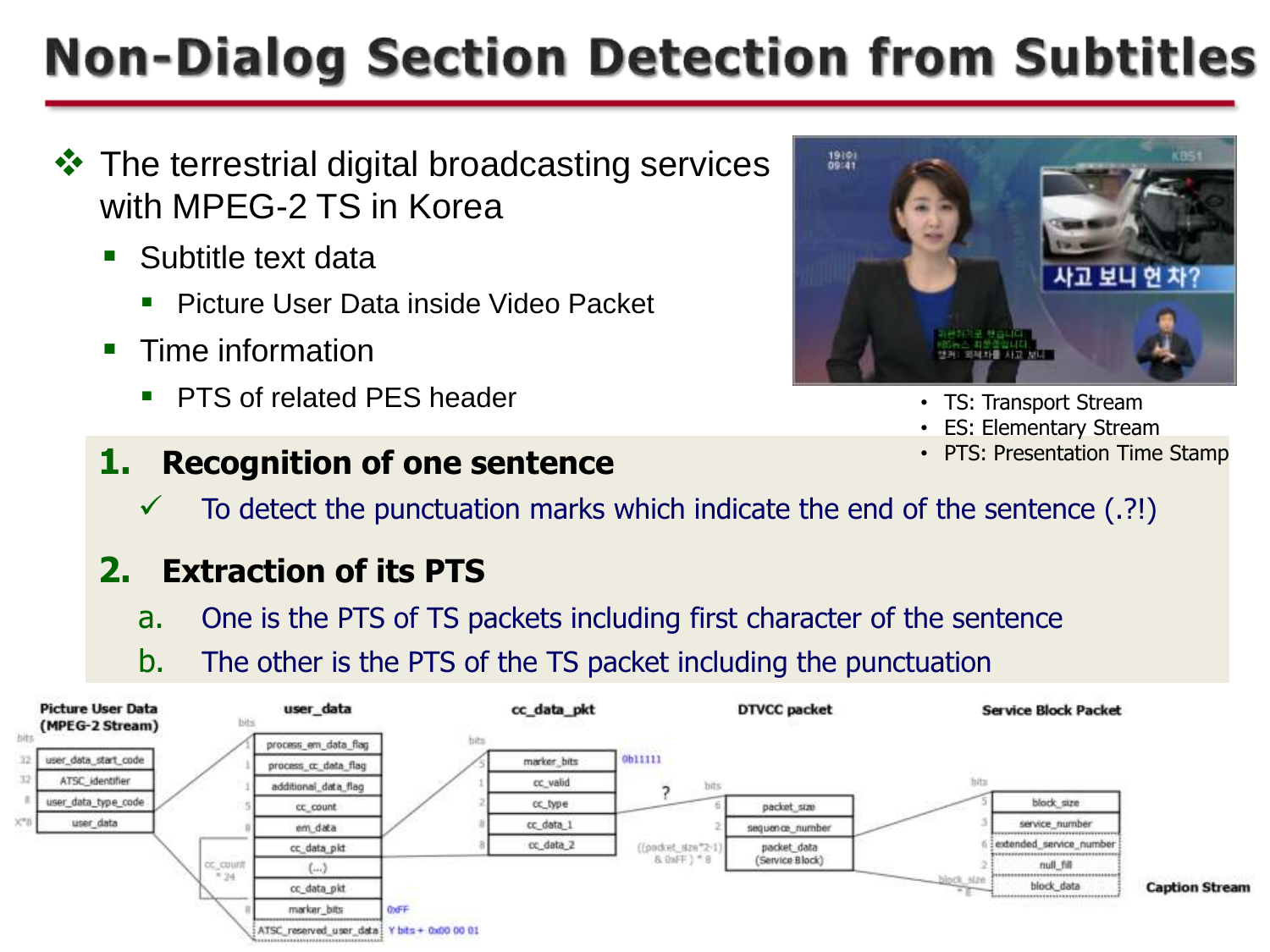**The GUI (Graphic User Interface) of the proposed semi-automatic DVS authoring tool**

- The imported media contents are captured from the real broadcasting with subtitles
- Video and audio waveform are displayed on the 'Preview' and the 'Audio Track' window, respectively

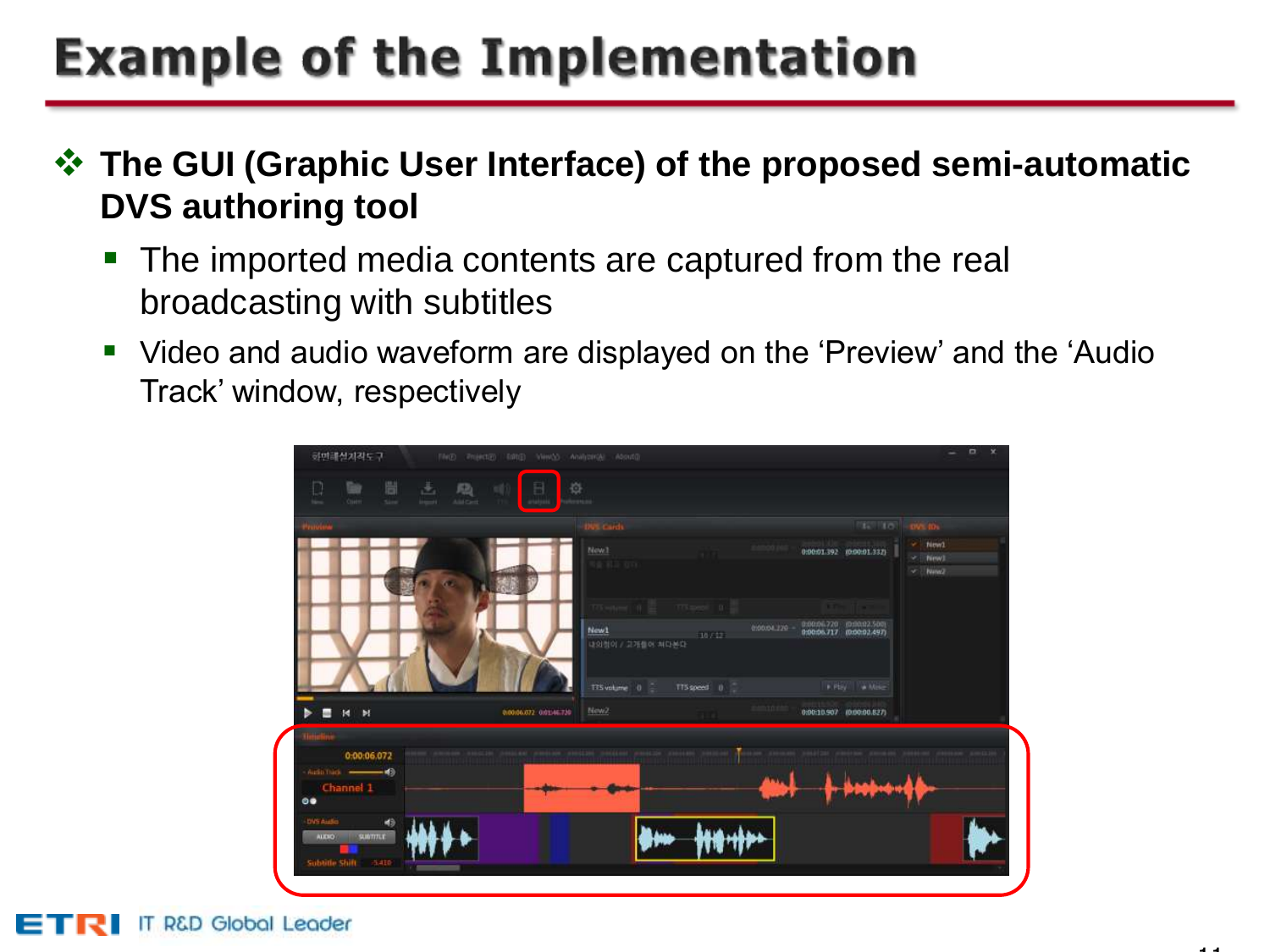

#### **DVS Audio**

- TTS Audio waveforms are displayed ٠
- Red area: non-dialog section using audio analysis
- Blue area: non-dialog section using subtitle analysis
- Violet area: overlapped section of both audio and subtitle analysis
- Yellow line (highlighted) box: TTS Audio waveform of focused 'DVS Card'٠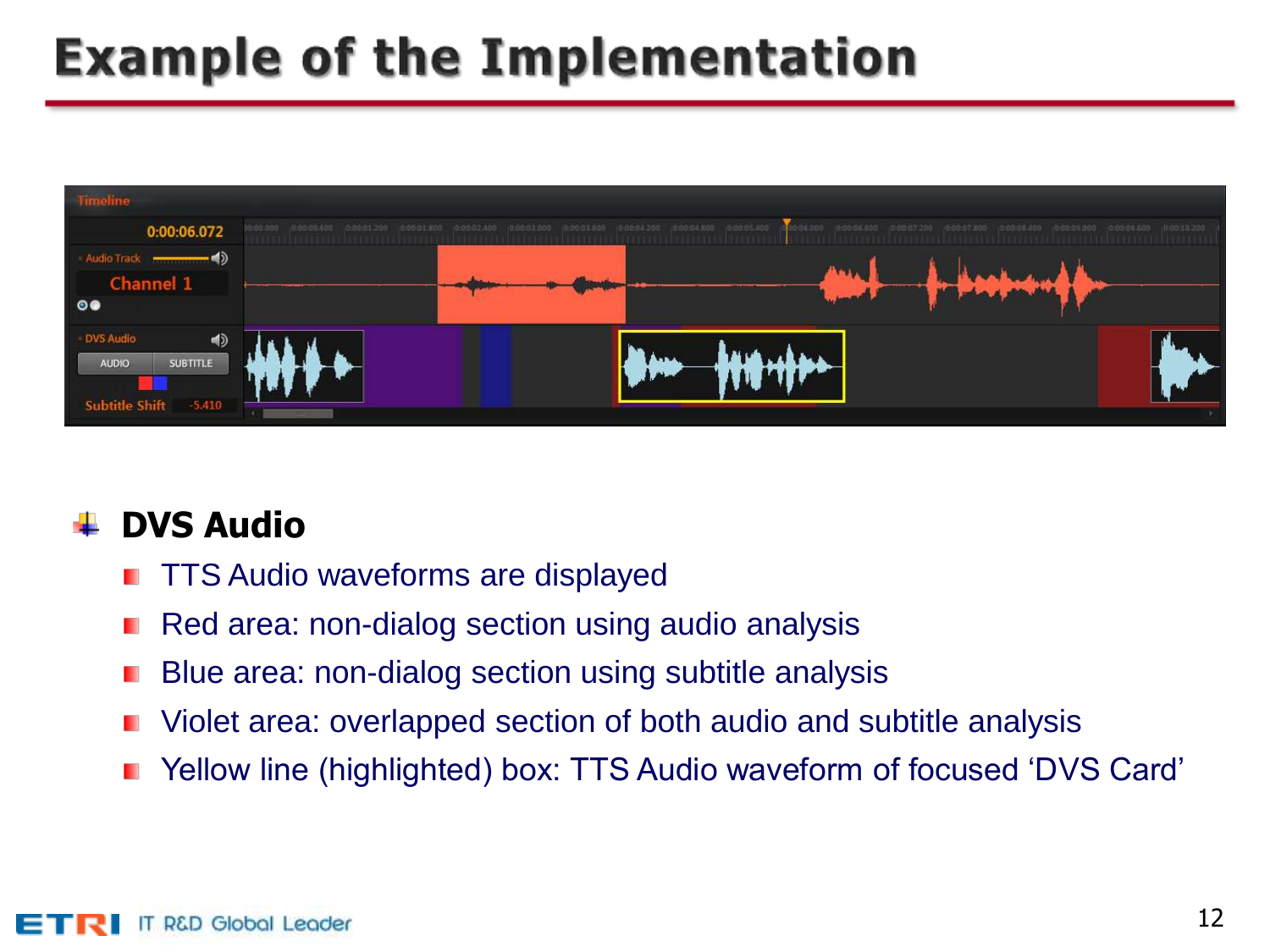❖ DVS scripts are able to be written in the 'DVS Card' located in the center of the authoring tool.

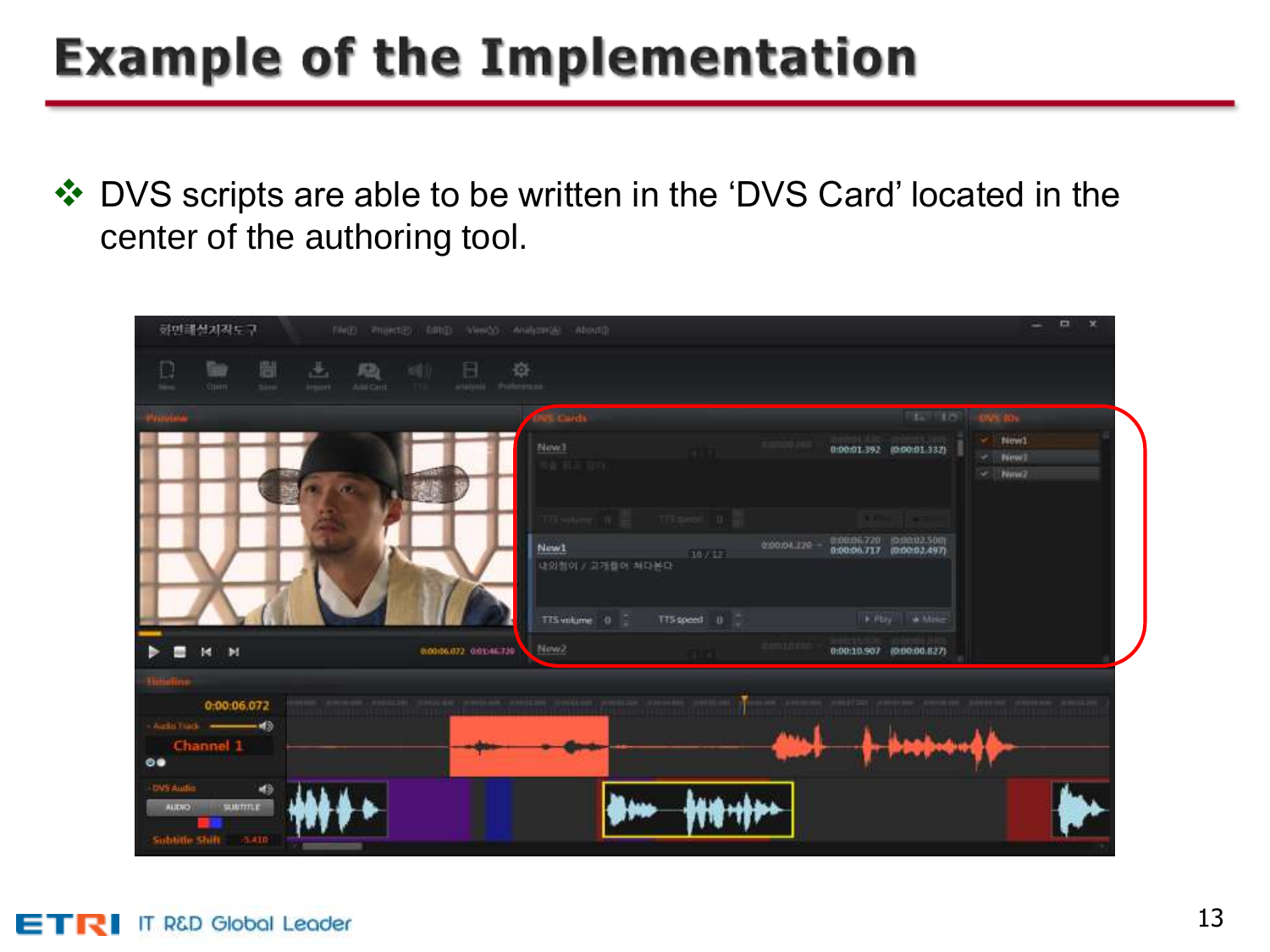#### **DVS Cards**

- 1. To enter the AD script
- 2. To listen the TTS audio by clicking the 'Play' button
- 3. To Control the TTS volume and speed
- 4. To generate appropriate TTS AD by clicking the 'Make' button
	- TTS: Power TTS of Diotek
- 5. Waveforms of generated TTS audio are displayed on the 'DVS audio' on the each 'DVS Card', respectively.

| <b>DVS Cards</b>              |                                  | $I = 10$<br><b>DVS IDs</b>                                                                                                           |  |
|-------------------------------|----------------------------------|--------------------------------------------------------------------------------------------------------------------------------------|--|
| New <sub>3</sub><br>책을 읽고 있다. | 977                              | 0:00:01.420<br>(0.00.011360)<br>New1<br>v.<br>$0.00.00.060 -$<br>0:00:01.392<br>(0:00:01.332)<br>V.<br>New3<br>u<br>New <sub>2</sub> |  |
| TTS volume 0<br>New1          | TTS speed 0                      | <b>A Play: It &amp; Moke</b><br>0:00:06.720<br>(0:00:02.500)<br>$0:00:04.220 -$<br>0:00:06.717<br>(0:00:02.497)                      |  |
| 내의정이 / 고개들어 쳐다본다              | 16/12                            |                                                                                                                                      |  |
| $\overline{0}$<br>TTS volume  | E<br>$\overline{0}$<br>TTS speed | $\triangleright$ Play<br>* Make                                                                                                      |  |
| New <sub>2</sub>              | 374                              | 0:00:10.920<br>(0:00:00.840)<br>$0.0010.080 -$<br>0:00:10.907<br>(0:00:00.827)                                                       |  |

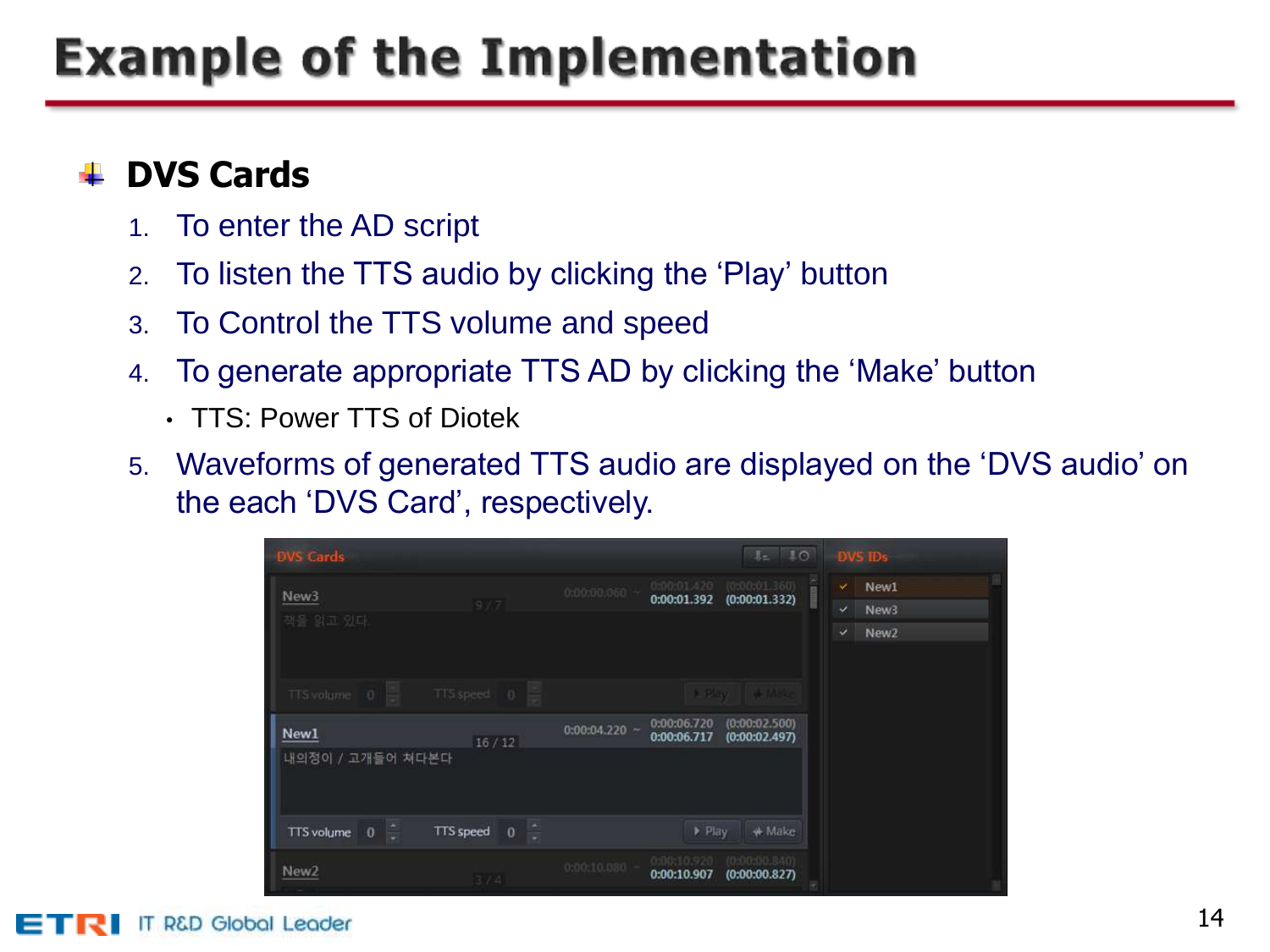# **Conclusion**

#### **↑ A semi-automatic DVS authoring method**

- $\checkmark$  Non-dialog sections based on the audio/subtitles analysis are recommended
	- They are candidate sections where ADs can be entered.
- $\checkmark$  Referring to the suggestions, appropriate AD scripts can be made
- $\checkmark$  Synthesized ADs are generated using TTS
- $\checkmark$  Mixing ADs with Master audio
- **☆ Through the proposed, DVS contents can be generated semiautomatically and easily by one-author**
- **Currently, we have developed the trial version of the proposed and we proceed with adding more advanced functions and making its UI more convenient.**